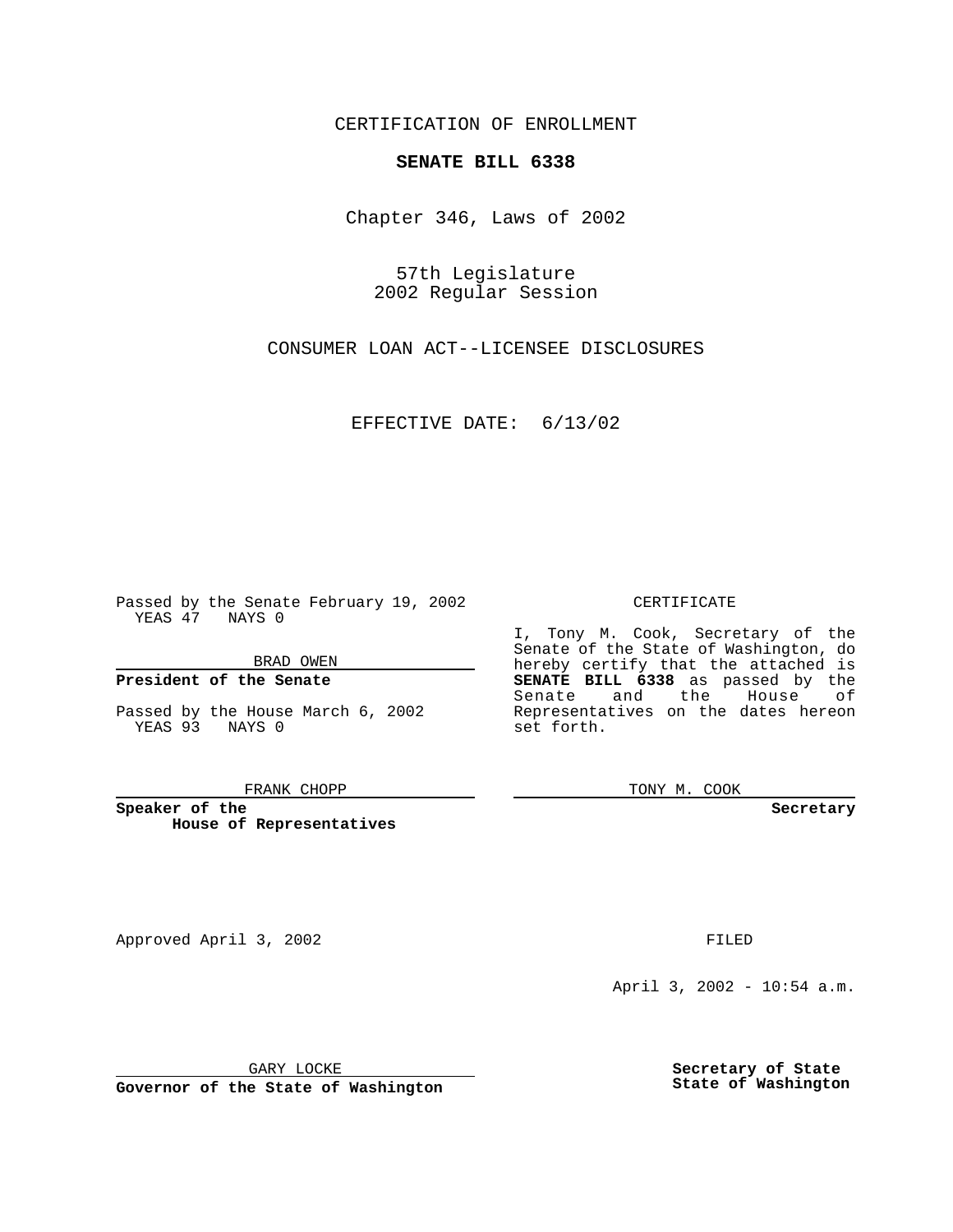# **SENATE BILL 6338** \_\_\_\_\_\_\_\_\_\_\_\_\_\_\_\_\_\_\_\_\_\_\_\_\_\_\_\_\_\_\_\_\_\_\_\_\_\_\_\_\_\_\_\_\_\_\_

\_\_\_\_\_\_\_\_\_\_\_\_\_\_\_\_\_\_\_\_\_\_\_\_\_\_\_\_\_\_\_\_\_\_\_\_\_\_\_\_\_\_\_\_\_\_\_

Passed Legislature - 2002 Regular Session

### **State of Washington 57th Legislature 2002 Regular Session**

**By** Senators Keiser, Winsley, Gardner and Kohl-Welles

Read first time 01/16/2002. Referred to Committee on Labor, Commerce & Financial Institutions.

1 AN ACT Relating to the consumer loan act; and amending RCW 2 31.04.102.

3 BE IT ENACTED BY THE LEGISLATURE OF THE STATE OF WASHINGTON:

4 **Sec. 1.** RCW 31.04.102 and 2001 c 81 s 9 are each amended to read 5 as follows:

 ((Within three business days following receipt of a loan application, a)) (1) For all loans made by a licensee that are not secured by a lien on real property, the licensee must make disclosures in compliance with the truth in lending act, 15 U.S.C. Sec. 1601 and 10 regulation Z, 12 C.F.R. Sec. 226, and all other applicable federal laws and regulations.

 (2) For all loans made by a licensee that are secured by a lien on 13 real property, the licensee shall provide to each borrower within three 14 business days following receipt of a loan application a written disclosure containing an itemized estimation and explanation of all fees and costs that the borrower is required to pay in connection with obtaining a loan from the licensee. A good faith estimate of a fee or cost shall be provided if the exact amount of the fee or cost is not available when the disclosure is provided. Disclosure in a form which